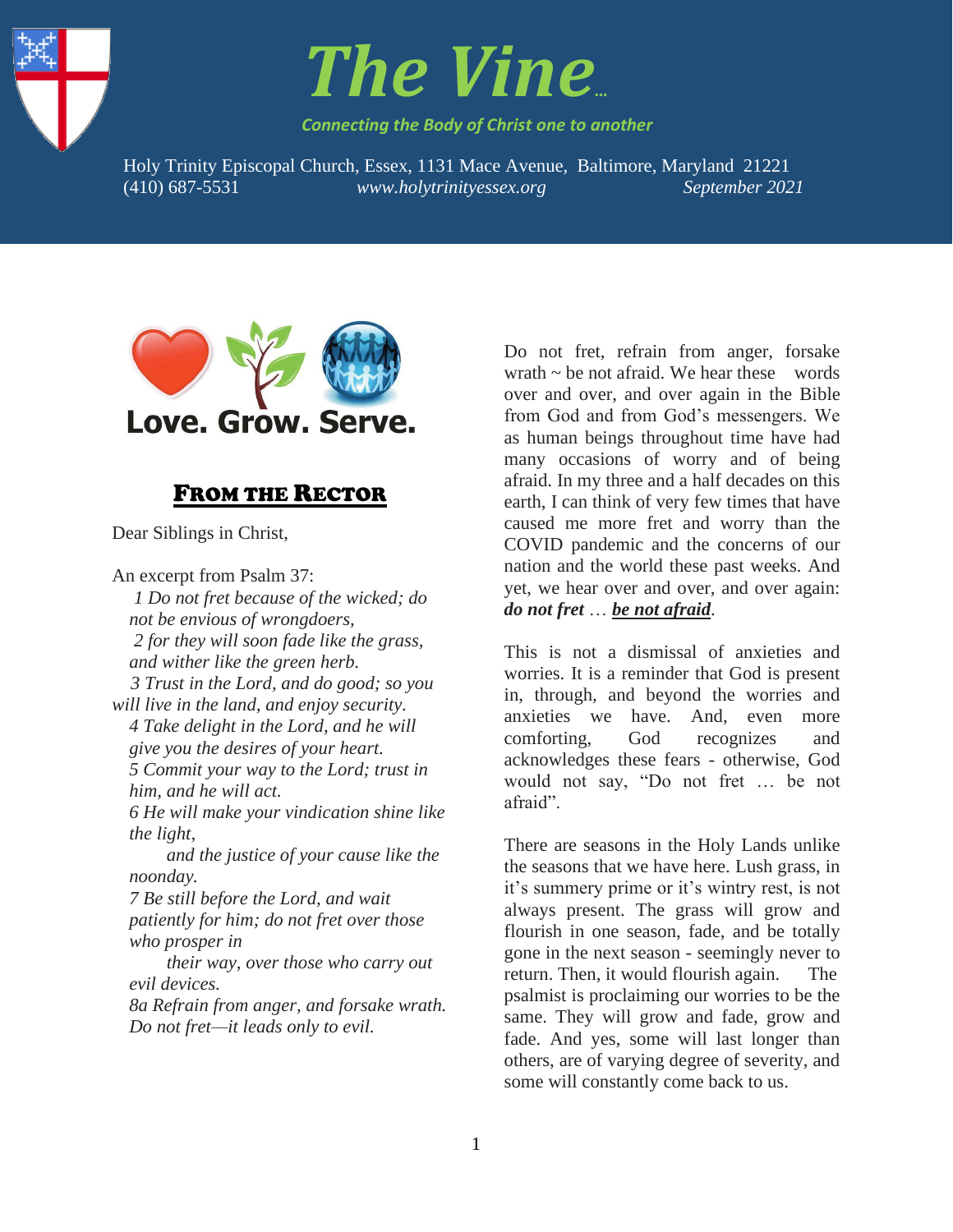And yet, God's promises to be with us - to comfort us, guide us, and support us remains the same: *Trust in the Lord, and do good; so you will live in the land, and enjoy security* (37:3). Living in the land - the promise of God - remains the same. The security that we enjoy as God's children through our baptism in Jesus is that God's presence through the Holy Spirit is with us *always*. There is no greater security in this world than that.

God continues to be with you, your loved ones, and us all. Do not fret ~ be not afraid.

Yours in Christ, Mother Lisa





#### New Registrar

Congratulations to Valerie Mehl! Val has been elected by the Vestry to serve as our next Registrar.

# Staying Connected, Staying Church

(*from Mother Lisa*)

COVID restrictions continue. This is how we are continuing to love our neighbors and ourselves.

What can you do in the midst of this uncertainty?

- 1. Read the email updates that keep you in touch with what's happening at Holy Trinity.
- 2. Worship regularly, whether in person or on line.
- 3. Keep up your pledge. Our mailbox is locked, so your mail-in contributions are safe.
- 4. Stay in touch. Call or email each other. Call or email Mother Lisa. Keep each other in prayer.
- 5. Pray for Holy Trinity, for the Vestry, and for Mother Lisa.

If you have been sending in your pledge regularly, *thank you*!

When sending contributions, please be sure to distinguish between your pledge and any other donations, such as for outreach. Use separate checks. If you send only one check, it will be recorded as pledge.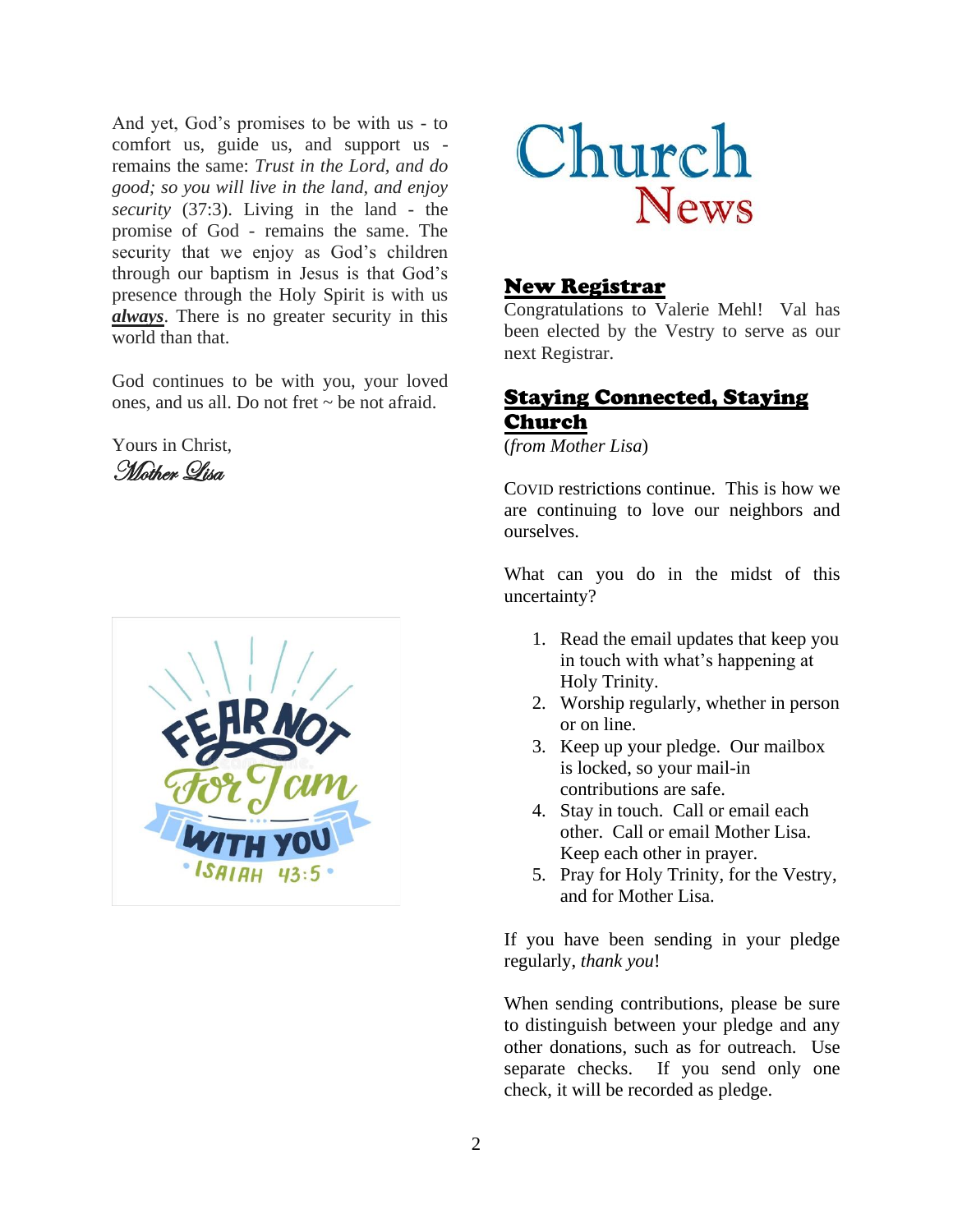Again thank you to all who continue to support Holy Trinity. Your pledges and other contributions are essential for ministry at Holy Trinity.

## COVID-19 Remembrance

Our Diocesan Christian Formation Council is coordinating a COVID-19 Remembrance Installation at our Cathedral of the Incarnation with prayer ribbons as symbols of all who have died from COVID-19 in Maryland (over 8,800 people). See Mother Lisa if you are interested in assisting with the memorial.

## COVID Vaccine Information

The Maryland Department of Health has launched a phone line where seniors can call for COVID-19 vaccine appointments. It is designed for people without Internet access. The telephone number for this new COVID-19 Vaccination Support Center is 1-855- MDGOVAX (1-855-634-6829).

If you do have Internet access, you can go to the following website for more information as well:

[https://health.maryland.gov/newsroom/P](https://health.maryland.gov/newsroom/Pages/Maryland-Departments-of-Health-and-Aging-collaborate-on-vaccine-outreach-for-vulnerable-populations.aspx) [ages/Maryland-Departments-of-Health](https://health.maryland.gov/newsroom/Pages/Maryland-Departments-of-Health-and-Aging-collaborate-on-vaccine-outreach-for-vulnerable-populations.aspx)[and-Aging-collaborate-on-vaccine](https://health.maryland.gov/newsroom/Pages/Maryland-Departments-of-Health-and-Aging-collaborate-on-vaccine-outreach-for-vulnerable-populations.aspx)[outreach-for-vulnerable](https://health.maryland.gov/newsroom/Pages/Maryland-Departments-of-Health-and-Aging-collaborate-on-vaccine-outreach-for-vulnerable-populations.aspx)[populations.aspx](https://health.maryland.gov/newsroom/Pages/Maryland-Departments-of-Health-and-Aging-collaborate-on-vaccine-outreach-for-vulnerable-populations.aspx)

# Funeral Cost Aid from FEMA

Federal Emergency Management Agency (FEMA) has begun accepting applications for its program to assist families with the financial expenses of funerals for COVID-19 related deaths.

FEMA's COVID-19 Funeral Assistance program will reimburse individuals and households for COVID-19 related funeral

expenses incurred between Jan. 20, 2020 and December 2020 to help ease some of the financial stress and burden caused by the pandemic.

The program is funded with \$2 billion from the Coronavirus Response and Relief Supplemental Appropriations Act of 2021 and the American Rescue Plan Act of 2021. FEMA says assistance is limited to a maximum of \$9,000 per funeral and a maximum of \$35,500 per application.

More information can be found in [this](https://www.nbcboston.com/news/coronavirus/fema-now-accepting-applications-for-covid-19-funeral-cost-assistance-how-to-apply/2352558/)  [article](https://www.nbcboston.com/news/coronavirus/fema-now-accepting-applications-for-covid-19-funeral-cost-assistance-how-to-apply/2352558/) and [this document](https://www.fema.gov/sites/default/files/documents/fema_policy_covid-19_funeral_assistance-updated.pdf) from FEMA.

If you do not have Internet access and would like additional information, please call the church office on Tuesday or Thursday morning between 10:00 a.m. – 12:00 noon.

## Low-Cost Rabies Vaccinations

The Baltimore County Department of Health offers low-cost animal rabies vaccinations clinic for dogs, cats and ferrets. Rabies vaccinations are held at the Baldwin center by appointment only. Vaccination is **\$9 per pet** and includes **free** microchipping and initial pet license. Payments are made at the time of appointment. We prefer cash (exact change is requested) but will also accept credit cards (processing fee may apply).

For more information, please go to the following website:

[https://www.baltimorecountymd.gov/depart](https://www.baltimorecountymd.gov/departments/animalservices/rabies-clinics.html) [ments/animalservices/rabies-clinics.html](https://www.baltimorecountymd.gov/departments/animalservices/rabies-clinics.html)

If you do not have Internet access, you can call 410-887-PAWS (7297).

Also, if anyone would like to utilize this service but does not have transportation, Mary Anne Quinn may be able to assist you. Please call her directly.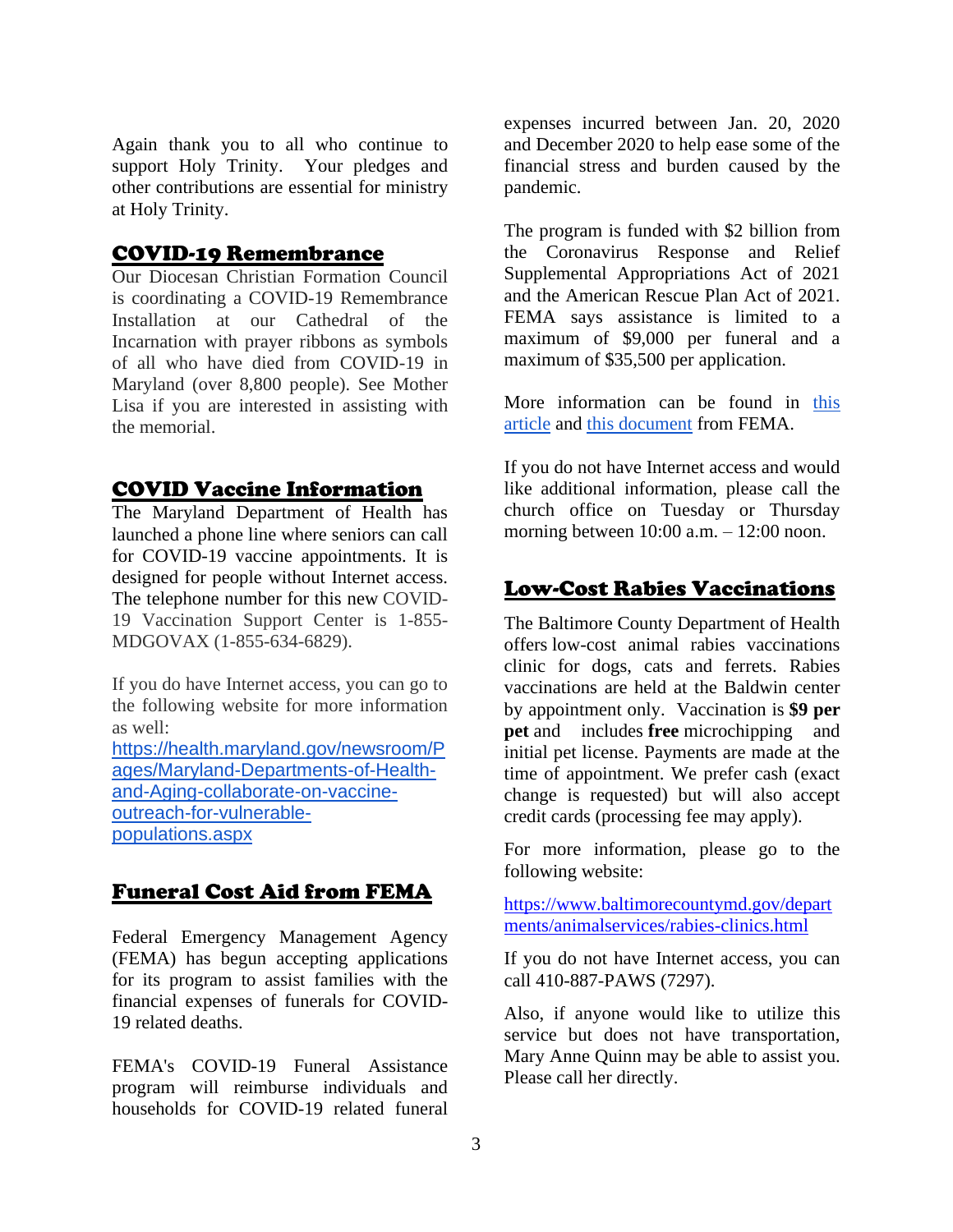#### Bible Study

Our Thursday Bible Study will resume on Thursday, September 16, at 11:00 a.m.

# Diocese of Maryland Youth Events

Join diocesan Youth Missioner, Kate Riley, for the Sunday Brunch Bunch**,** Sundays from 12:30 - 2:30 PM. This time of fun, fellowship and formation is open to all students and youth workers with guest speakers, special prayer practices, and games to play.

[Sign up for a weekly reminder here](https://episcopalmaryland.us11.list-manage.com/track/click?u=2f9dd94cde317640f66fe3a86&id=d759922ddc&e=6de4fcfe6d)**:**  <https://www.remind.com/join/cd96b2>

Use this link to join: <http://bit.ly/sundaybrunchmd>

Use the following link for the Calendar of Diocesan events: <https://episcopalmaryland.org/events/>

# Outreach Ministries

#### **"Operation Backpack"**

We are now accepting food donations for the current school year in support of the students at Sandalwood Elementary. We pack for 21 students each week.

In particular, we need: individual-sized shelf stable white and chocolate milk, individual-sized juice boxes, oatmeal packets, cream of wheat packets, applesauce cups, fruit cups, boxes of Macaroni and Cheese, small boxes of raisins, small packets of peanuts, cheese and peanut butter crackers, Ramen noodles, chicken noodle soup.

#### **Seafarer's Shoebox Christmas Presents**

We are accepting personal size toiletries, razors, toothbrushes, ChapStick, small Bibles, and warm hats or socks to fill our gift packages in the fall.

The Baltimore International Seafarer's Ministry is in need of magazines (Sports Illustrated, Time, National Geographic) for the ships. If you have any gently used magazines, please bring them in to share with the center.

#### **Ronald McDonald House**

Please bring in your aluminum can pull tabs that help to provide support to families using this facility.

*Donation bins for all of these items can be found in the Narthex. If you need assistance, ask an Usher.*

**Items for all of these outreach ministries can be brought with you to church on Sunday. However, if you are not attending church services yet, you can drop off donations at the church during church office hours (Tuesday and Thursday 10:00 a.m. – 12:00 noon).**

Please consider helping us to help the children of Essex, the men who bring supplies from around the world to our port, and the families of the ill children at Ronald McDonald House.

Thank you kindly for your consideration and your generosity. If you have any questions about any of these Outreach projects, please contact Denise Thatcher at: [wesden@verizon.net](mailto:wesden@verizon.net) or 410-780-4150.

**Eastern Interfaith Outreach (EIO)** is still operating. Please see details below under the "Local Food Pantries" section.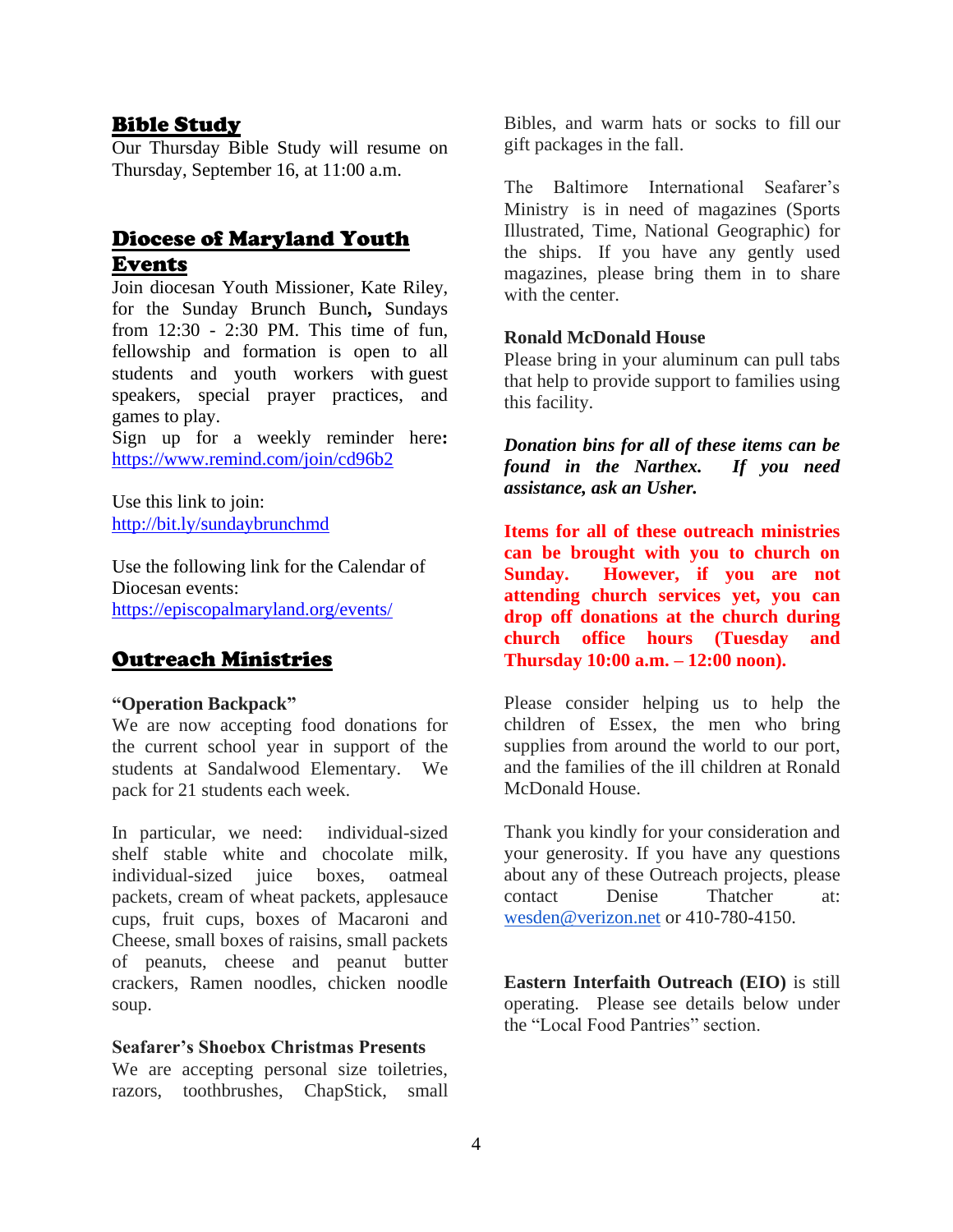

# **Local Food Pantries**

#### **Eastern Interfaith Outreach (EIO)**

Contact: 410-406-2288 OR 211

New Physical Address: Piney Grove United Methodist Church 201 Bowleys Quarters Road Middle River, MD 21220 410-406-2288

#### **By Appointment Only! Call first!**

Donations: Make your check payable to "Eastern Interfaith Outreach" and mail it to: Eastern Interfaith Outreach P.O. Box 18122

#### Middle River, MD 21220

Please note: EIO expects to have to move to another location toward the end of 2021. If you know of a location that may be suitable, please contact EIO at the telephone number listed above or call the Holy Trinity church office.

#### Special Monthly Food Distribution:

Dates: Thursday, September 9 and 16, 2021

Time: 10:00 a.m - 1:00 p.m. (or until the food supplies run out!)

Location: 99 Stemmers Run Road (parking lot)

## **St. Clare Catholic Church Food Pantry**

Location: 714 Myrth Avenue in Essex Hours: Tuesdays from 9 a.m.  $-12$  noon



Meals on Wheels of Central Maryland offers nutritious, fresh, prepared meals delivered to your home. Eat better with Meals on Wheels!

For those unable to cook or grocery shop for themselves – due to age, disability or illness - look to Meals on Wheels for dependable, friendly service.

To learn more, call 410-558-0923 or apply online at: mealsonwheelsmd.org/client-application

Meal on Wheels also needs volunteers to help deliver these meals. If you have any time to donate to this worthy cause, please call the telephone number listed above.



# September Birthdays

Anne Knott  $-9/3$ Wes Thatcher – 9/7 Randi Dawson – 9/9 Steven Krenzer – 9/10 Beverly McCormick – 8/11 Sylvia Gray – 9/14 Lisa Krenzer – 9/18 Jeannie Morris – 9/19 Richard Glendenning – 9/20 Kaitlyn Ross – 9/24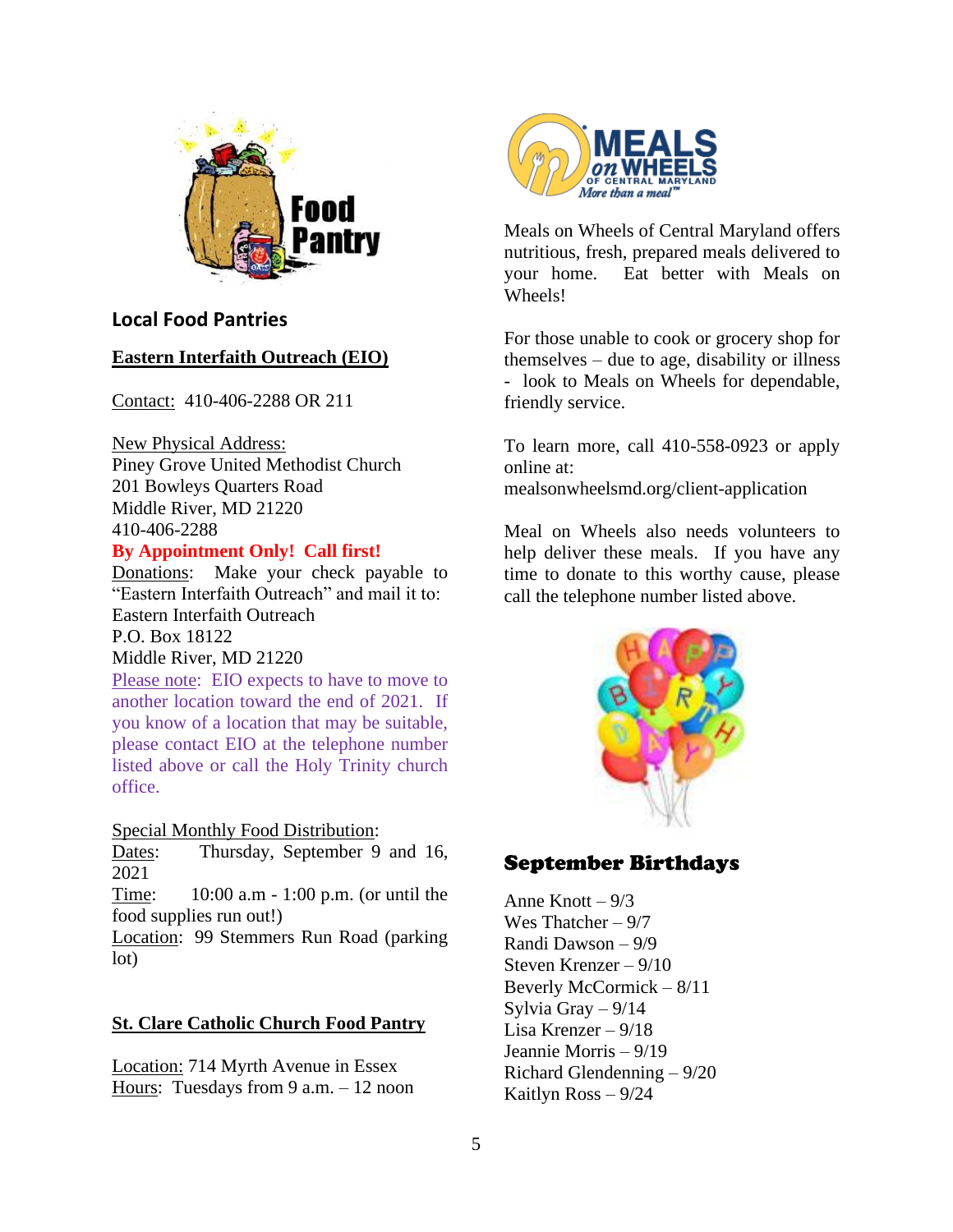Sherry Pomraning – 9/26 Lillian Grace Pirog-Detty – 9/29 Ron  $Ross - 9/30$ Flo Florentine – 9/30



# September Anniversaries

Don and Teresa Register – 9/17 Wayne and Barbara Benson – 9/20

#### *ANY ADDITIONS OR DELETIONS, SEE LEAH*



*O God of heavenly powers, by the might of your command you drive away from our bodies all sickness and all infirmity: Be present in your goodness with your servants, that their weaknesses may be banished and their strength restored; and that, their health being renewed, they may bless your holy Name; through Jesus Christ our Lord. Amen.*

Mary Bogert Alice Martin Roseanna Sheridan (Alice's daughter) Shanan Gelver (Alice's family)

Athena Gelver (Alice's family) Ellen Wallace Joan Anderson Bill and Diane Anderson (Joan's son and daughter-in-law) Bunky and Pam Anderson (Joan's son and daughter-in-law) Chris and Patty Anderson (Joan's son and daughter-in-law) Ruth Anthony Joanne Piper Margaret Oduor Gladys Agandi Valerie Mehl John Morris Jeannie Morris Judy Harle Bob Metz David Metz (Bob's son) Ratajczak family Jesse Fields (Tim's son) Deb Pirog Julianne Salamone (Teresa's granddaughter) Somo Bishop Jackie Spence Maranda Powell Patty and Rich Rubin (Mary Anne's family) Crosby family (Lynne Clementoni) Collin Crosby (Lynne Clementoni's grandson) Wally Hossbach Dina Munford John O'Donnell (Mary Anne's cousin) Derek Schavelin (Alice's nephew) James Rice (Arlene's grandson) Sharon Goslin Linda Sanders (Sam's sister) Larry Eastman Ryan Perry (Helen's grandson) Debbie McCall (Helen's daughter) Lorraine Pick Elizabeth Patterson (Millie's sister) Donna Wrightson (Millie's niece) Kelly Auber (friend of the Seay family) Carol Carrolla (friend of Mary Anne's family)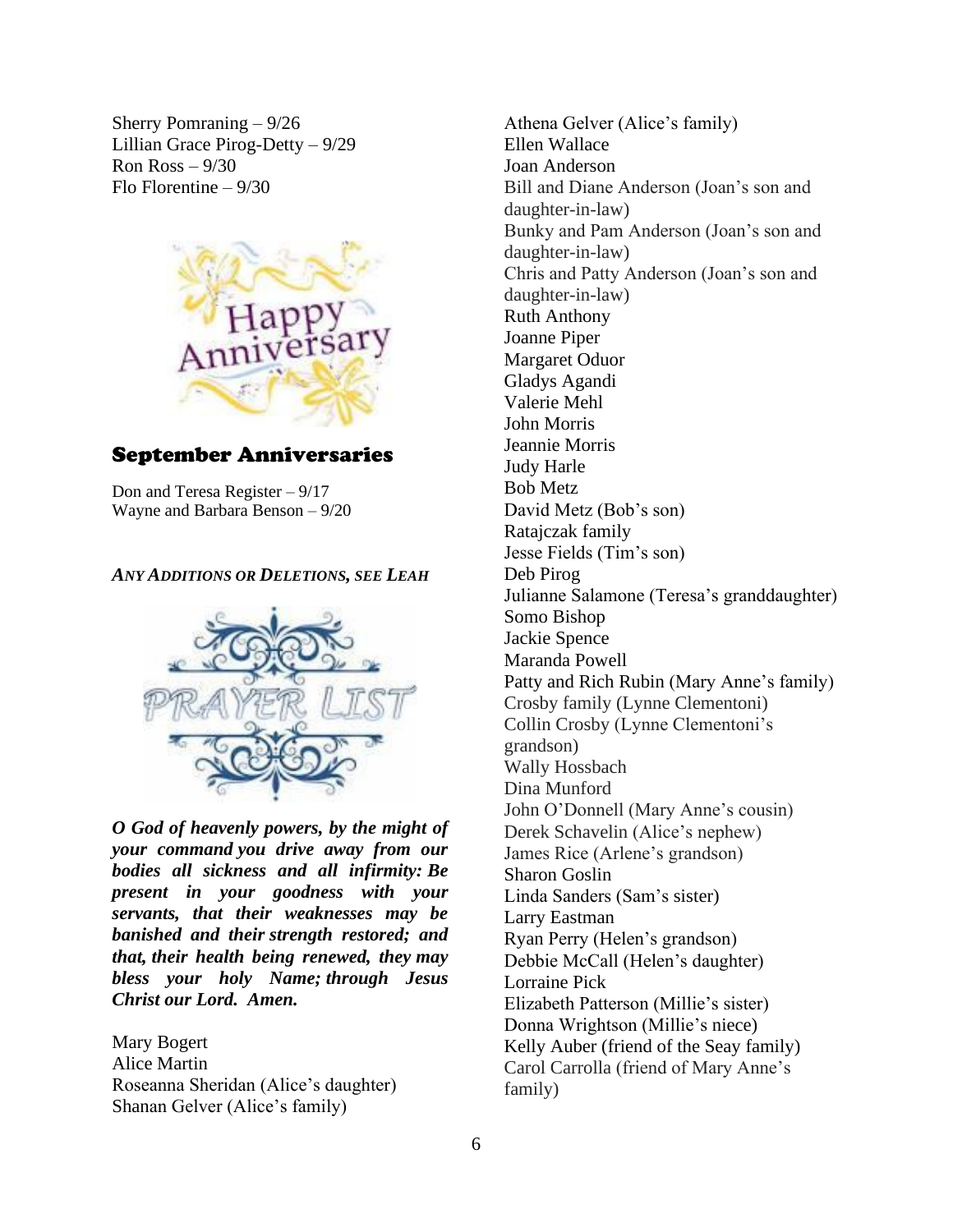Jason Borkowicz (friend of Jaylen) Mary Lessner Glen Scanlon (Mary Anne's friend) Sylvia Gray Grace Waddell Kaiden Adelung (Millie's family) Kenny Pomraning Linda Shorter Glen Frank Riggio-Preston Gary Riggio-Preston

*PLEASE ADVISE LEAH OF ANY ADDITIONS OR DELETIONS*

# Pray for our Healthcare Workers

Please pray for members of our congregation who work in health care settings:

Laura Nielsen, Pam Gatchell, Denise Thatcher, Josh Rodriguez-Hobbs+, Don Alves, Tamara Dishon, Jody Leonard, Joey Reichert.

#### Vestry Officers and Members

Officers (elected by the vestry for one-year terms; can be re-elected; do not have to be an elected vestry member to be elected as an officer):

Senior Warden – Chris Kinard Junior Warden – Wes Thatcher Treasurer – Ellen Reilley Financial Secretary – Jean Bowen Registrar – Valerie Mehl Ombudsman – Ron Mardaga

Elected vestry members and date their terms end (initially elected by the congregation; if a position becomes vacant, the vestry elects a replacement to fill the rest of the term):

| John Morris                  | 2022 |
|------------------------------|------|
| Laura Nielsen                | 2022 |
| Ruth Anthony                 | 2022 |
| <b>Scott Rodriguez-Hobbs</b> | 2023 |
| Barbara Benson               | 2023 |
| Loretta Gischel              | 2023 |
| Sam Seay                     | 2024 |
| <b>Tyler Schultz</b>         | 2024 |
| Mary Anne Quinn              | 2024 |
|                              |      |

The parish clergy are also ex officio members of the vestry and the rector is the presiding officer.

#### How do I contact Mother Lisa?

Please see below for contact information for Mother Lisa:

#### **Cell phone number**: 443-605-6398

(available by call or text 8am-8pm, and for pastoral emergencies 24hrs a day). If no answer, please leave a message for a return call.

**E-mail address**: [htessex.rector@gmail.com](mailto:htessex.rector@gmail.com)

Please note that Mondays are Mother Lisa's sabbath rest/day off. Please no calls on Mondays unless for pastoral emergencies thank you for your consideration!

**Our regular church office hours** will still be Tuesdays and Thursdays from 10am-12pm. Mother Lisa encourages you to call the church phone -  $410-687-5531$  - during those hours.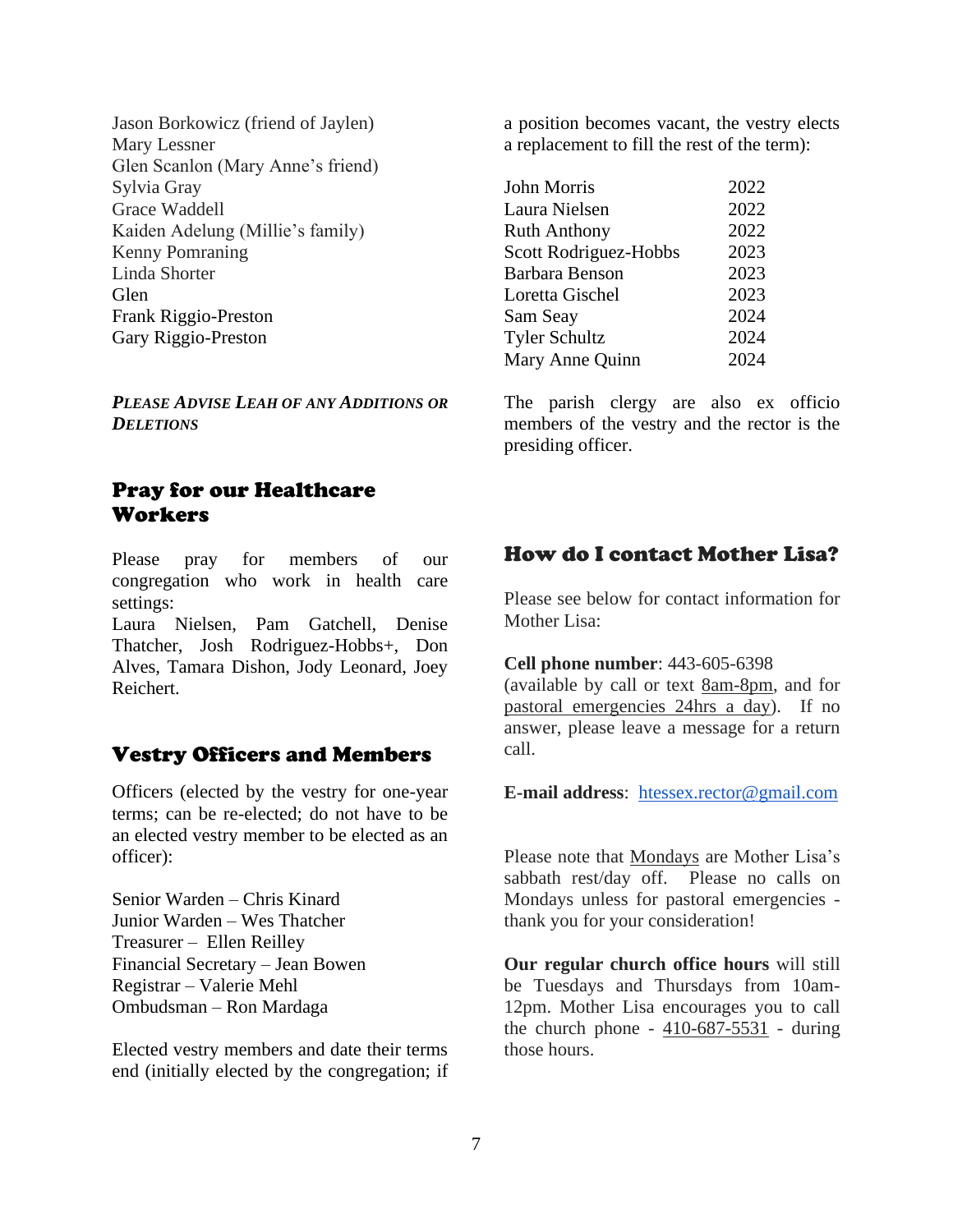# **Sign Up Genius Instructions**

We are still using a computer program to assist us with keeping track of who signs up for each church service. This is necessary because we can only have a limited occupancy in the church at any one time. **Currently, this sign-up is for Sundays when we have services indoors.** No sign up is required for outdoor services.

Please note that, going forward, sign-ups will be weekly. P**lease plan to sign up each week no later than Wednesday for the upcoming Sunday.**

#### To sign up by computer:

- 1. Type the following address into your Internet browser: <https://www.signupgenius.com/findasignup>
- 2. Under "Search for a sign up" type the following email address: [HTOfficeSecretary@gmail.com](mailto:HTOfficeSecretary@gmail.com)
- 3. Click the "Search" button
- 4. Click on the "HT Church Services 2021" item (choose correct month)
- 5. Choose either the 8:00 or 10:00 service by clicking on the appropriate blue "Sign Up" button.
- 6. Click the blue "Submit and Sign Up" button at the bottom of the page.
- 7. Type your name(s) in the "Comment" line and the number of people in your immediate family who will be coming, including yourself.
- 8. Follow all of the remaining prompts until you are notified that you have successfully signed up for the service time that you want.

Please note: The software will not let you sign up if all of the spaces have been taken at that time. If this happens, call the church office on Tuesday or Thursday between 10:00 a.m.  $- 12:00$ noon to notify Leah. We want to know if there are any parishioners who have not been able to sign up so we know if we need to consider adding a third service.

#### If you cannot sign up via the Internet:

Call Leah during church office hours only! The church office hours are Tuesday and Thursday 10:00 a.m. – 12:00 noon. The church telephone number is 410-687-5531. You must speak to Leah directly. Messages left on the answering machine will not get you signed up for the service. Please do not call Leah at home; she cannot sign you up from her house.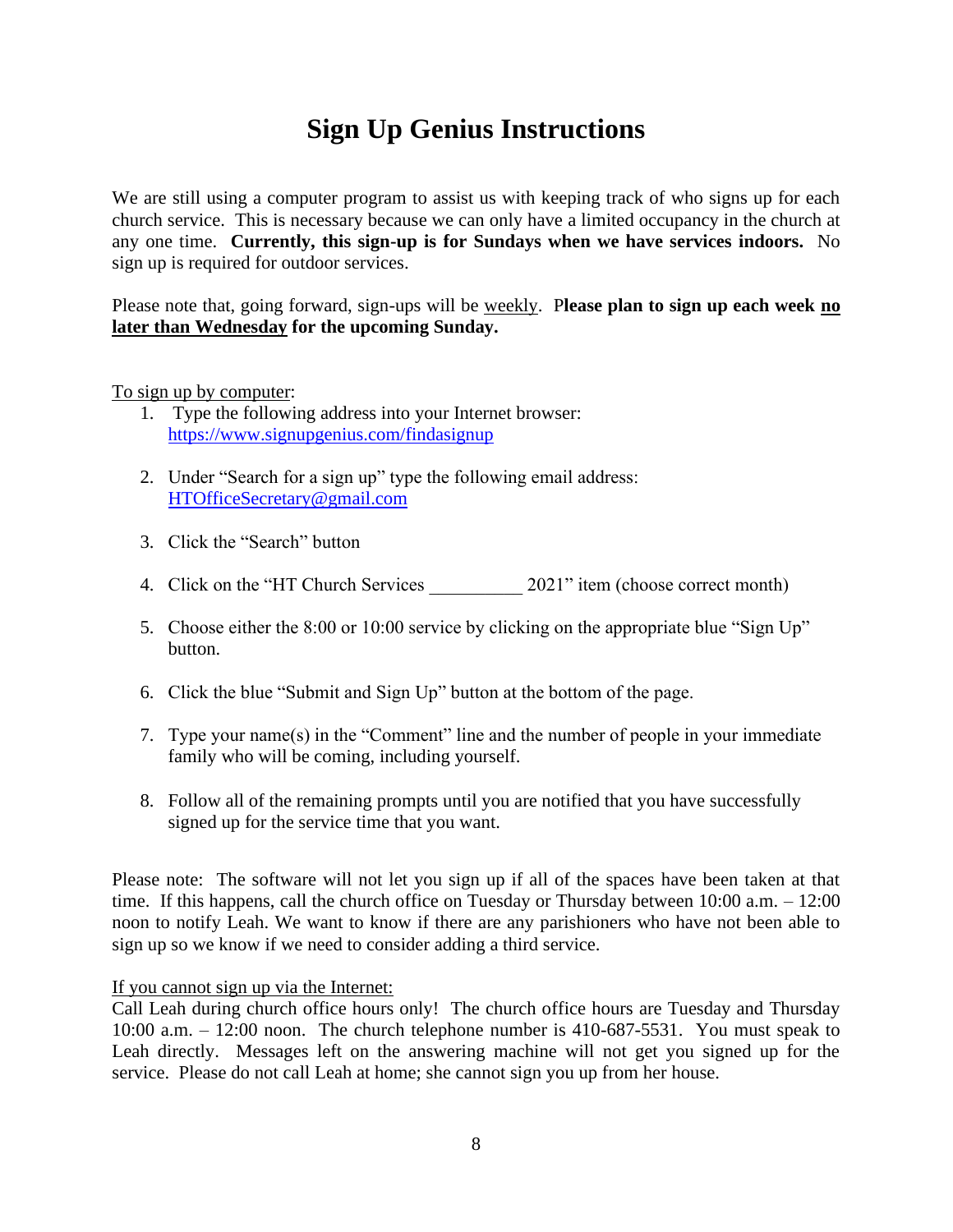# **REGULAR REMINDERS**



### Coffee Hour

Our "Fellowship Time" is currently paused until our case rate drop below 10. Thank you for your understanding.

# Parish Hall Rental

NO HALL RENTALS UNTIL FURTHER NOTICE.



# Flower Memorials/ Thanksgivings

We have plenty of Sundays still available in 2021 if you would like to offer flower memorials or thanksgivings! If you are interested, please complete a form with your instructions, along with a check for \$30.00, and return them to Teresa Schutte-Regester in person or mail them to the church address listed on the form.

The 2021 forms are available from Leah in the church office. Memorials are on a per

Sunday basis, not per name. More than one person may donate on any given Sunday.

# Housekeeping Notes

Please continue to follow the COVID instructions for sanitizing required areas.

# Mailing List Updates

For changes to your home address or phone number, call the parish office at 410-687- 5531 on Tuesday or Thursday between 10:00 a.m. and 12:00 noon.



Messages

Anne Knott maintains the primary list of email information. However, if you change your email address and you don't give the change to Anne, it is not possible for her to notify you of situations impacting the parish. Anne can be reached at [annesews@verizon.net.](mailto:annesews@verizon.net)



Final Word from the Editor Items for the October Newsletter are due by September 15.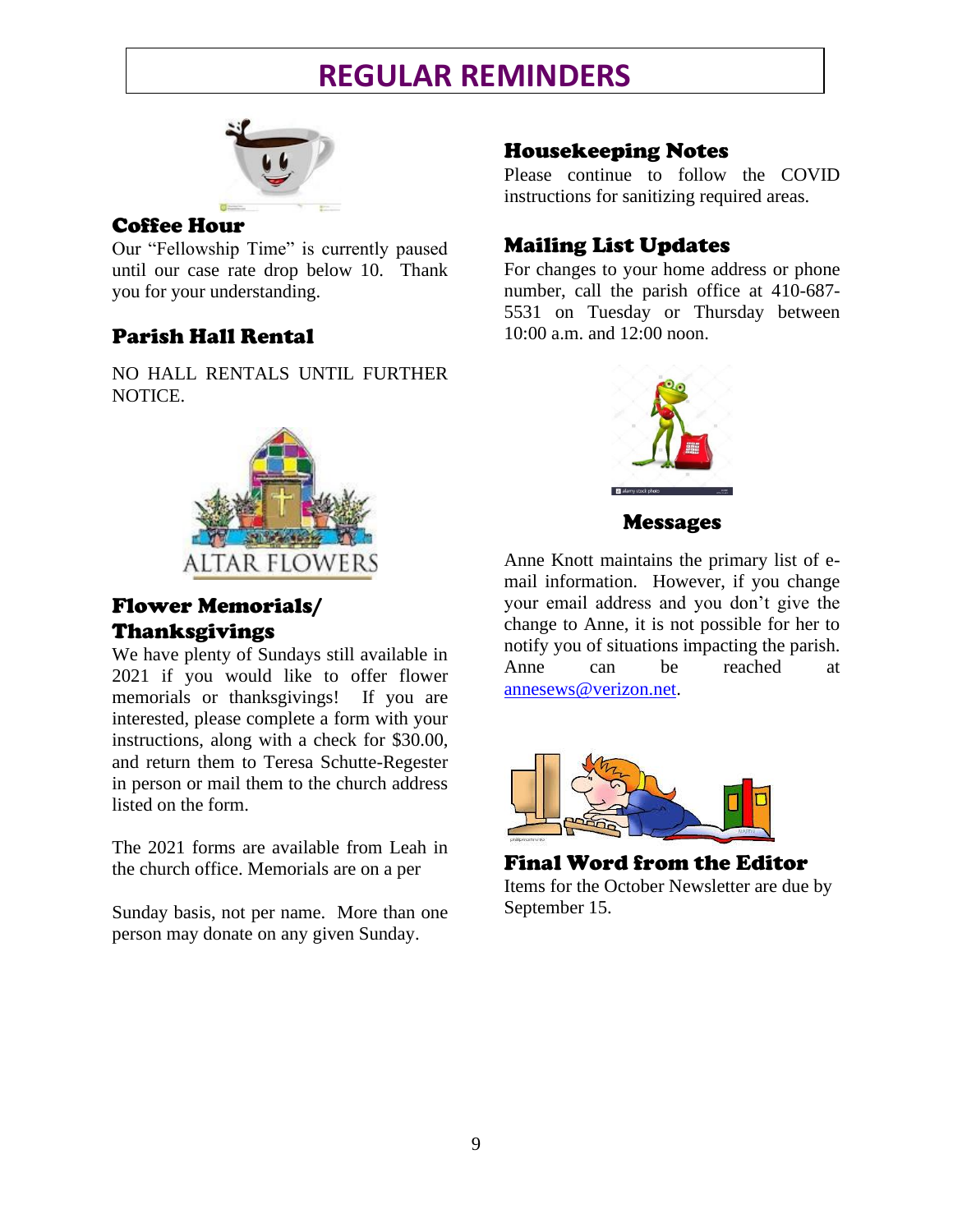# **SEPTEMBER SERVICE SCHEDULE**

#### **September 5, 2021, 8:00 a.m.**

| <b>Ushers:</b>  | Jackie Huber and Bill Barton |
|-----------------|------------------------------|
| <b>Lessons:</b> | <b>Bob Metz</b>              |
| <b>Prayers:</b> | Jackie Huber                 |

#### **September 5, 2021, 10:00 a.m.** Psalm, and then read the

| <b>Ushers:</b>  | Gloria Greason and Arielle Juberg |
|-----------------|-----------------------------------|
| <b>Lessons:</b> | <b>Teresa Schutte-Regester</b>    |
| <b>Prayers:</b> | John Morris                       |

#### **September 12, 12021, 8:00 a.m.**

| <b>Ushers:</b>  | Jackie Huber and Bill Barton |
|-----------------|------------------------------|
| <b>Lessons:</b> | <b>Bob Metz</b>              |
| <b>Prayers:</b> | Jackie Huber                 |

#### **September 12, 2021, 10:00 a.m.**

| <b>Ushers:</b>  | Gloria Greason and Tyler Schultz |
|-----------------|----------------------------------|
| <b>Lessons:</b> | Richard Glendenning              |
| <b>Prayers:</b> | Denise Thatcher                  |

#### **September 19, 2021, 8:00 a.m.**

**Ushers:** Jackie Huber and Bill Barton **Lessons:** Valerie Mehl **Prayers:** Jackie Huber

# **September 19, 2021, 10:00 a.m.**<br>**Ushers:** John Morris and A

**Ushers:** John Morris and Arielle Juberg **Lessons:** Denise Thatcher **Prayers:** Lynn French

# **September 26, 2021, 8:00 a.m.**<br>**Ushers:** Jackie Huber and

**Ushers:** Jackie Huber and Bill Barton **Lessons:** Valerie Mehl **Prayers:** Jackie Huber

#### **September 26, 2021, 10:00 a.m.**

| <b>Ushers:</b>  | Sam Seay and Tyler Schultz |
|-----------------|----------------------------|
| <b>Lessons:</b> | Mary Anne Quinn            |
| <b>Prayers:</b> | <b>Richard Glendenning</b> |

\*\* Please note: Until further notice, those scheduled to read the Lessons will read the First Lesson, lead the Second Lesson. Thank you!